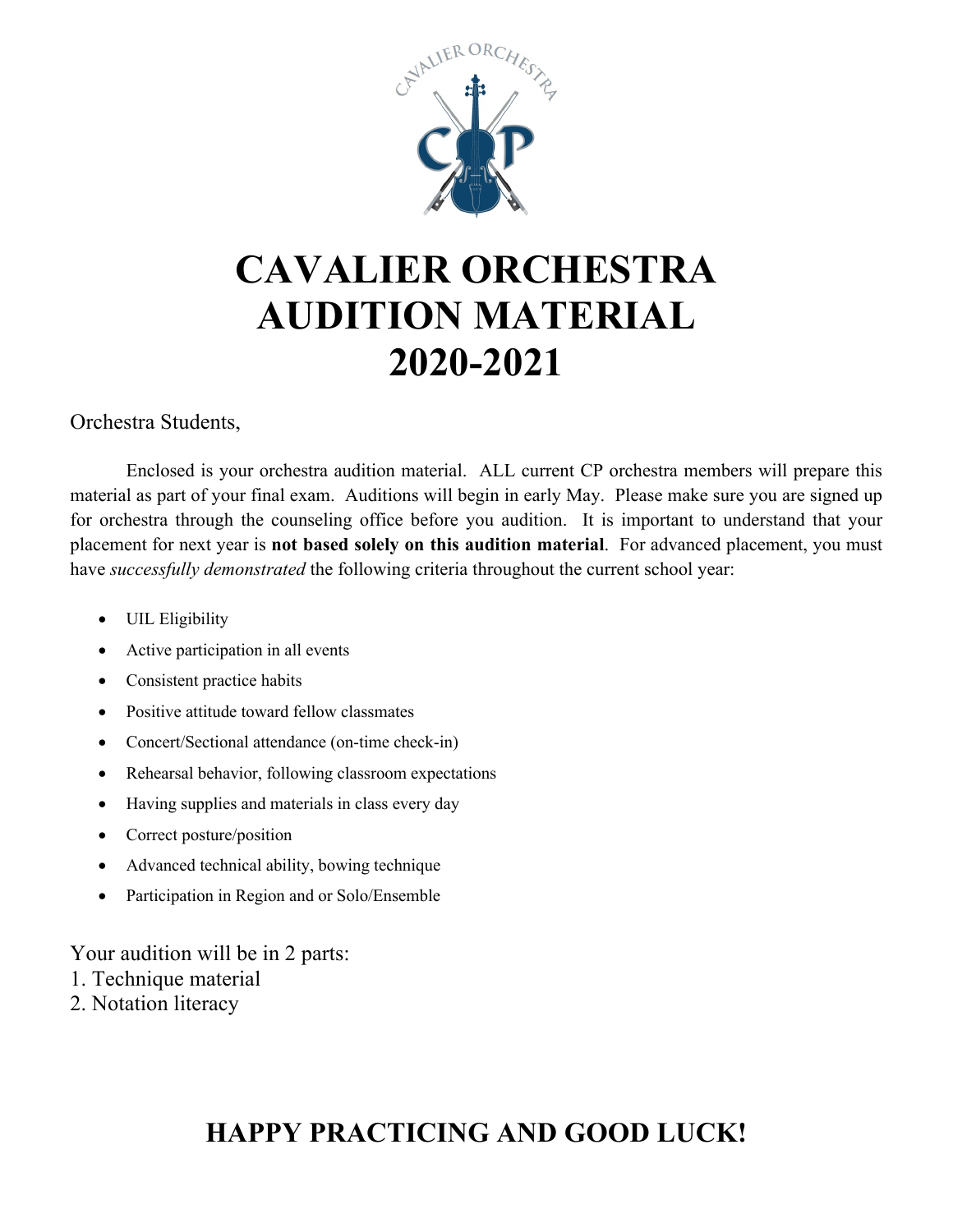### **CAVALIER ORCHESTRAS**

#### **Symphony Orchestra** (Varsity String and Full Orchestra UIL) Enrollment Grades: 10-12

- Attend all *afterschool sectionals, events and performances*.
- All-Region Orchestra and HS Honor Orchestra Audition
- UIL Solo & Ensemble and Chamber Music Recital
- Region audition clinics (Music in Motion)
- Holly Jolly Pops at Woodlands Pavilion
- Waterway Arts Festival
- Festival trips
- Holiday gigs, tours

**Chamber Orchestra** (Non-Varsity String UIL) Enrollment Grades: 9-12

- Attend all *afterschool sectionals, events and performances*
- Prepare for All-Region Orchestra or High School Honor Orchestra.
- UIL Solo & Ensemble contest and Chamber Music Recital.

**Camerata Orchestra** (Sub Non-Varsity A String UIL) Enrollment Grades: 9-12

- Attend all *afterschool sectionals and performances*.
- Prepare for All-Region Orchestra or High School Honor Orchestra
- Encouraged to participate in the UIL Solo & Ensemble contest.

**Philharmonic Orchestra** (Sub Non-Varsity B String UIL) Enrollment Grades: 9-12

- Attend all *afterschool sectionals and performances*.
- Encouraged to prepare for All-Region Orchestra or High School Honor Orchestra
- Encouraged to participate in the UIL Solo & Ensemble contest.

**Sinfonietta Orchestra** (Sub Non-Varsity C String UIL) Enrollment Grades: 9-10

- Attend all *required events and performances*.
- Encouraged to prepare for All-Region Orchestra or High School Honor Orchestra
- Encouraged to participate in the UIL Solo & Ensemble contest.

#### Auditions/Placement-

- All incoming 9th grade students are placed by the Benchmark into Sinfonietta and Philharmonic. The more advanced students may audition for Camerata or Chamber. ALL Cavalier Orchestra members re-audition for placement in May.
- Considerations for placement include **musical ability**, **self-motivation to practice**, **attitude**, **behavior, and campus discipline/academic history**.
- If students have difficulty meeting performance and classroom expectations, they will be considered for reassignment to another elective.
- *All audition placements are final*.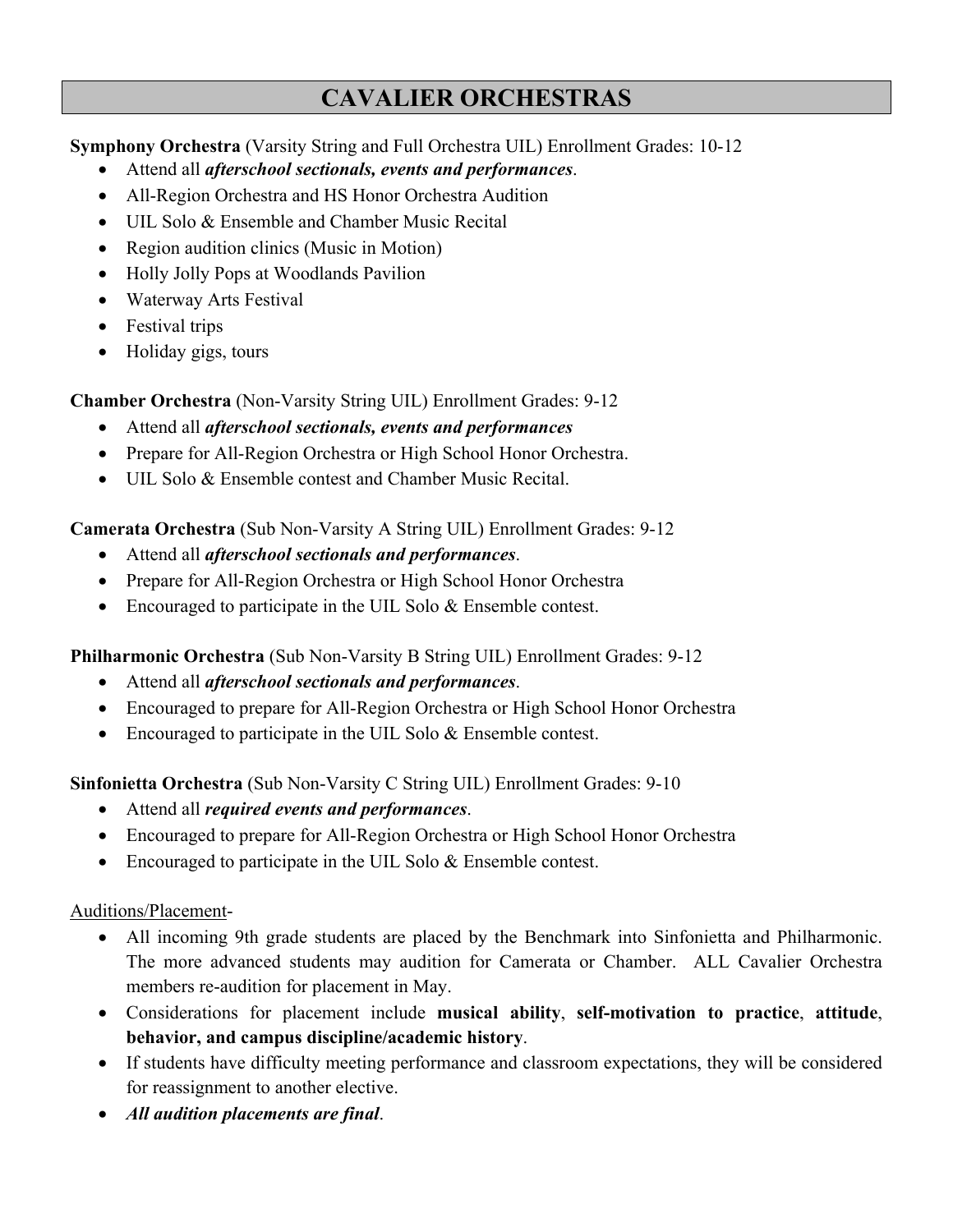Violin

### Cavalier Orchestra Audition

Perform the following material at a steady tempo with no stops.

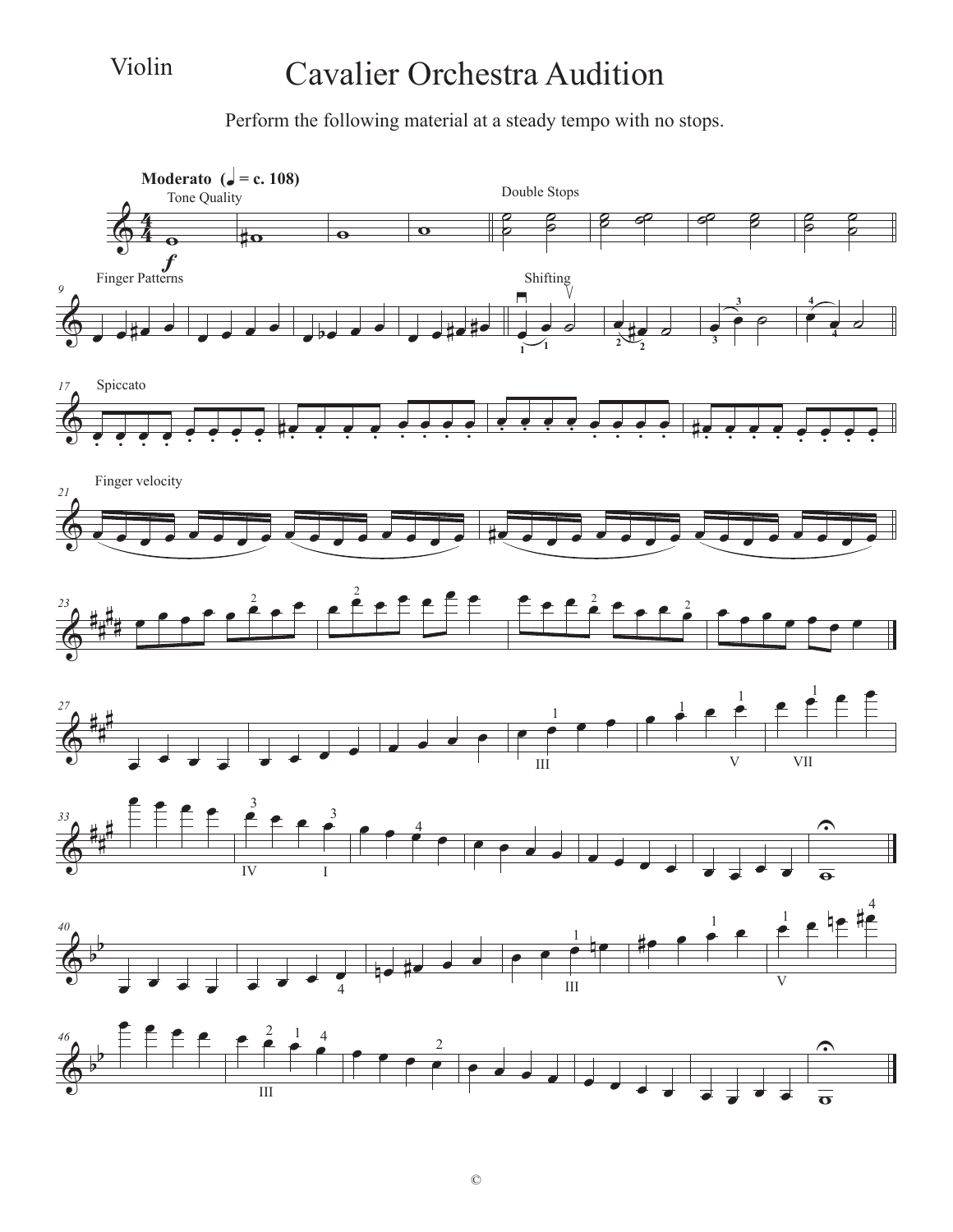#### Viola

### Cavalier Orchestra Audition

Perform the following material at a steady tempo without stops.

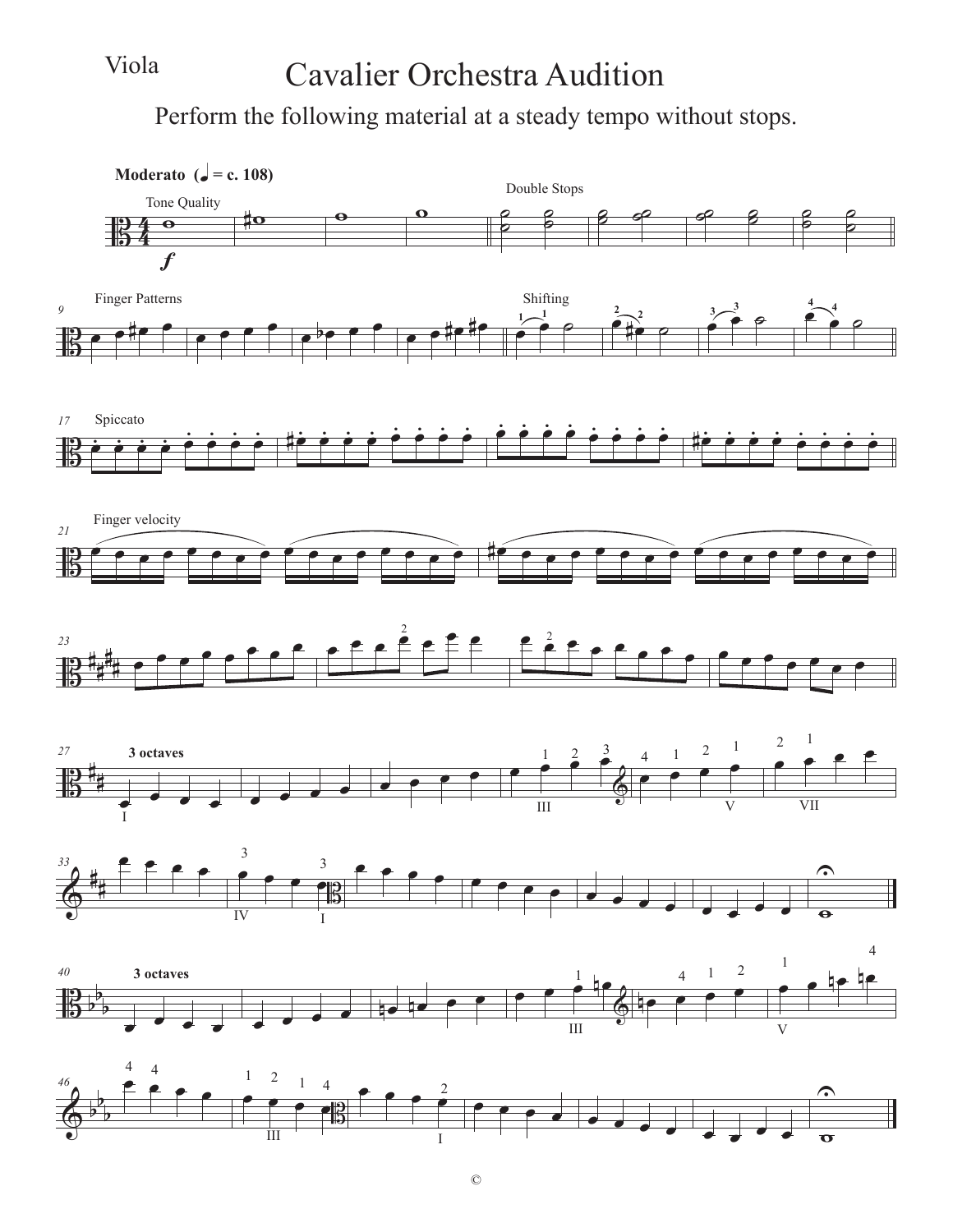#### Cello

# Cavalier Orchestra Audition

Perform the following material at a steady tempo without stops.